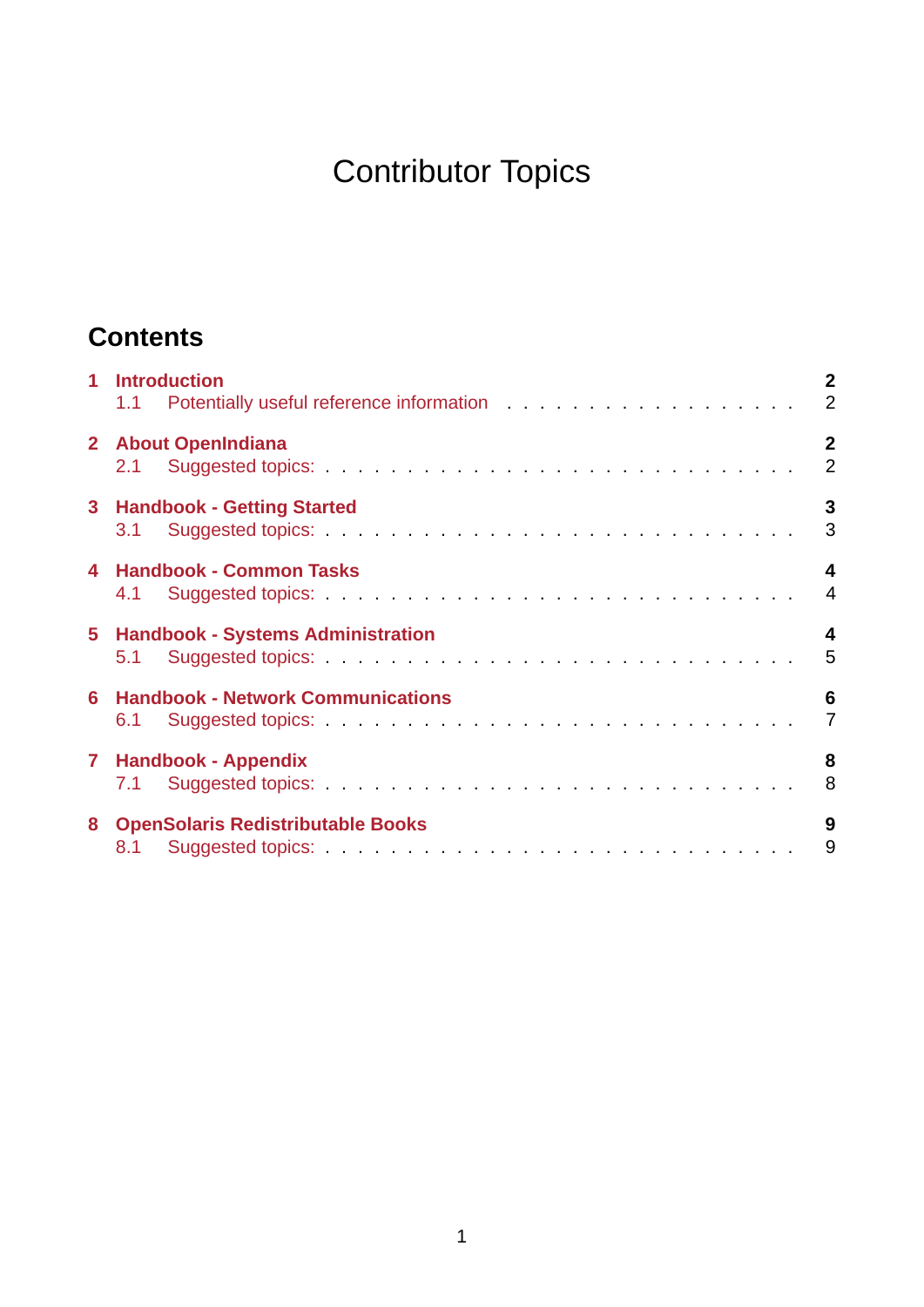The goal of this page is to provide a 'TO DO' list of things which need to be documented.

The organization of the resources below are listed first according to the document title they pertain to, followed by individual topics found within that particular document title. For each document the published URL and internal site path to the document have been provided.

# **1 Introduction**

### <span id="page-1-0"></span>**1.1 Potentially useful reference information**

<span id="page-1-1"></span>Below you will find a list of links, most of which are from the Internet Archive 'Wayback' machine. As such, when clicking on the links found within these resources, it may be necessary to remove the ; jsessionid=xxx from the end of the URL. Otherwise the wayback machine will report a *not found* error message.

- OpenSolaris.org
- OpenSolaris Projects
- OpenSolaris Communities
- [OpenSolaris Doc](https://web.archive.org/web/20090819174546/http://opensolaris.org/os/)umentation Style Guide
- [docs from www.opens](https://web.archive.org/web/20090817114142/http://opensolaris.org/os/projects#portal)olaris.org
- [docs from hub.opensolaris](https://web.archive.org/web/20090605190426/http://opensolaris.org/os/communities/#portal).org
- [What's new for OSOL 2010.03](https://web.archive.org/web/20081207155129/http://opensolaris.org/os/community/documentation/files/OSOLDOCSG.pdf)
- [link to illumos graphics files](https://web.archive.org/web/20090823064740/http://www.opensolaris.org/os/community/documentation/)
- [Getting Started With OpenSola](https://web.archive.org/web/20100909110451/http://hub.opensolaris.org/bin/view/Main/documentation)ris 2008.11
- [FreeBSD Documentation Proje](https://web.archive.org/web/20110702071619/http://cr.opensolaris.org/~gman/opensolaris-whats-new-2010-03)ct Primer for New Contributors
- OpenSolaris Learn site Wayback Machine
- [OpenSolaris 2009.06 docs](https://web.archive.org/web/20110904232819/http://dlc.sun.com/osol/docs/downloads/minibook/en/820-7102-10-Eng-doc.pdf)
- [OpenSolaris 2009.06 Booklet PDF](https://www.freebsd.org/doc/en_US.ISO8859-1/books/fdp-primer/)

# **2 [About OpenIndiana](https://web.archive.org/web/20100401024945/http://www.opensolaris.com/use/OpenSolaris200906Booklet.pdf)**

- <span id="page-1-2"></span>• Page URL: https://openindiana.github.io/oi-docs/misc/openindiana/
- Page location within docs site: /oi-docs/docs/misc/openindiana.md

The 'About OpenIndiana' document is effectively a renamed and enhanced copy of the OpenIndiana FA[Q found on OpenIndiana.org. Given FAQ's are so rarely c](https://openindiana.github.io/oi-docs/misc/openindiana/)omposed of things people actually inquire about, having a document titled 'About OpenIndiana' made more sense for this documentation site.

### **2.1 Suggested topics:**

<span id="page-1-3"></span>Below are some resources which may be useful for further improving this document. Take some time to look them over for ideas and inspiration for writing new content:

- OpenSolaris FAQ
- OpenSolaris Newbie FAQ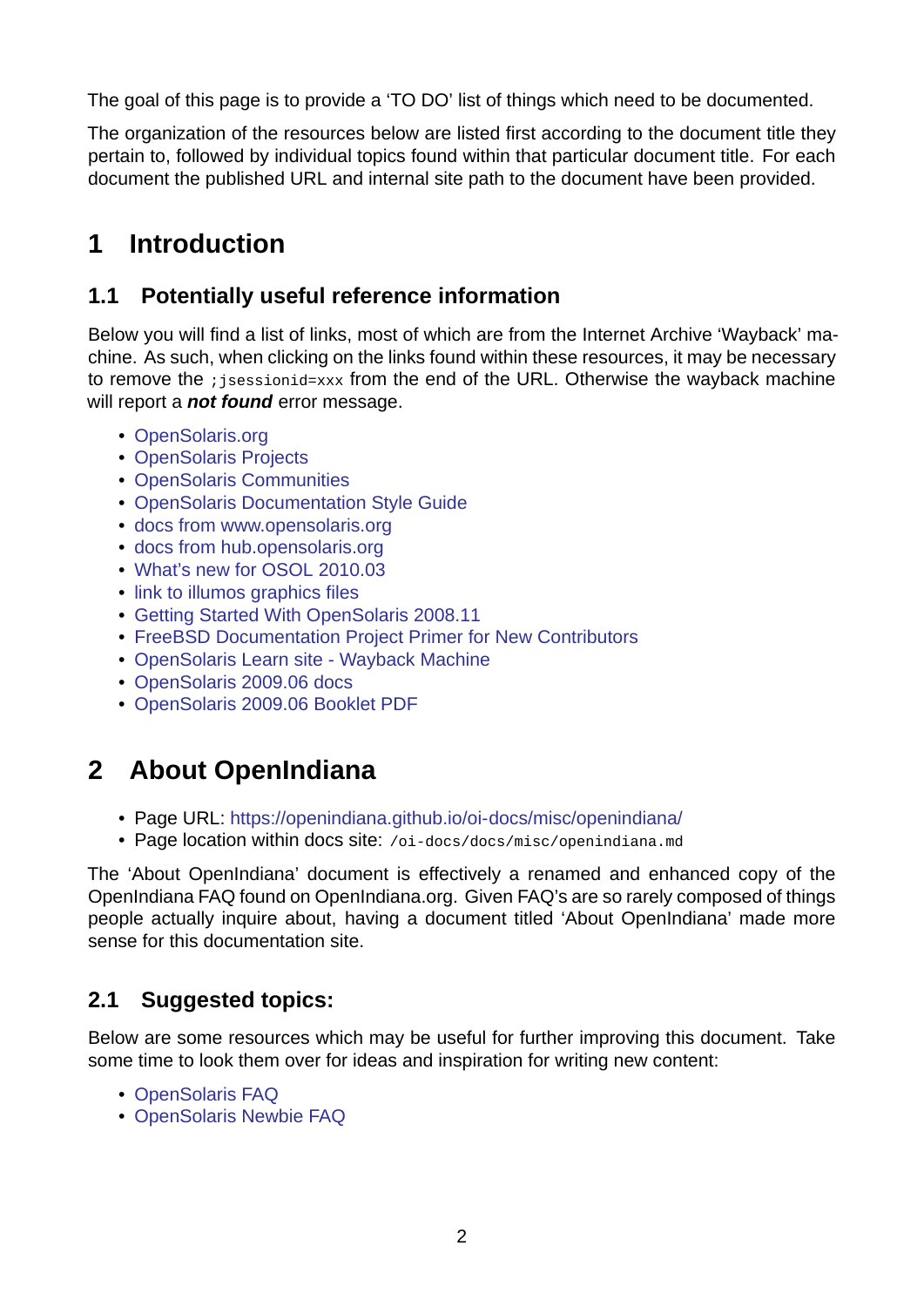# **3 Handbook Getting Started**

#### **DOC TEAM NOTE:**

- <span id="page-2-0"></span>• Page URL: https://openindiana.github.io/oi-docs/handbook/getting-started/
- Page location within docs site: /oi-docs/docs/handbook/getting-started.md

#### **DOC TEAM NOTE:**

This document is [likely to change significantly over the course of it's developmen](https://openindiana.github.io/oi-docs/handbook/getting-started/)t.

- Some topics may be moved to more relevant locations within other documents.
- As the document grows and matures, it is likely to become necessary to break things up into smaller more manageable pieces.

The **Getting Started** document has been initially structured to cover the following topics:

- Introduction
- OpenIndiana software releases
- System requirements
- Exploring OpenIndiana
- Preparation for installing OpenIndiana
- Creating a bootable OpenIndiana DVD
- Creating a bootable OpenIndiana USB flash drive
- Booting OpenIndiana installer media
- Installing OpenIndiana
- Post installation steps
- Troubleshooting installations
- The Image Package System (IPS)
- Managing boot environments
- The X-Window system

### **3.1 Suggested topics:**

<span id="page-2-1"></span>Import first section of Wiki page: http://wiki.openindiana.org/oi/Using+OpenIndiana+ +Technical+FAQ

Have a look at the following resources for ideas and inspiration for writing new content:

- [OpenSolari](http://wiki.openindiana.org/oi/Using+OpenIndiana+-+Technical+FAQ)s Automated Inst[aller Guide](http://wiki.openindiana.org/oi/Using+OpenIndiana+-+Technical+FAQ)
- Linux Versus OpenSolaris
- IPS versus apt from IPS guide
- [System partitioning, Gparted, etc.](https://web.archive.org/web/20100401021842/http://www.opensolaris.com/use/Auto_Installer.pdf)
- Device Driver utility (also how to manually install missing drivers and where to find [them if they are available\)](https://web.archive.org/web/20090924031858/http://dlc.sun.com/osol/docs/content/2009.06/IMGPACKAGESYS/giksz.html)
- How to disable drivers at boot time
- Network install drivers: pkgrecv -s http://pkg.openindiana.org/hipster-2015 -d bash.p5a -a bash && sudo pkg install -nv -g bash.p5a bash
- Local install drivers: pkg install q name.p5a fmri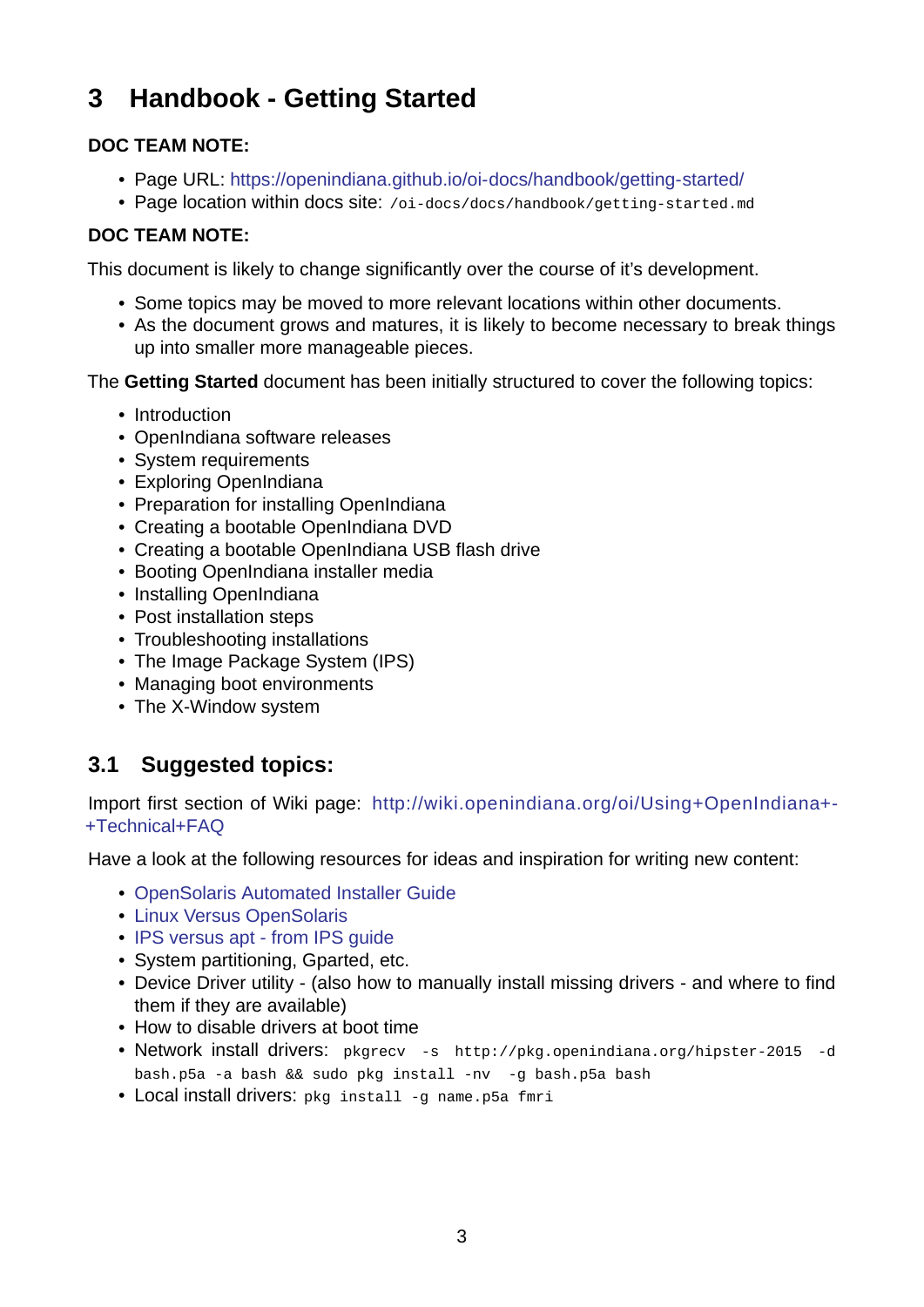# **4 Handbook Common Tasks**

#### **DOC TEAM NOTE:**

- <span id="page-3-0"></span>• Page URL: https://openindiana.github.io/oi-docs/handbook/common-tasks/
- Page location within docs site: /oi-docs/docs/handbook/common-tasks.md

#### **DOC TEAM NOTE:**

This document is [likely to change significantly over the course of it's developmen](https://openindiana.github.io/oi-docs/handbook/common-tasks/)t.

- Some topics may be moved to more relevant locations within other documents.
- As the document grows and matures, it is likely to become necessary to break things up into smaller more manageable pieces.

The **Common Tasks** document has been initially structured to cover the following topics:

- Basic UNIX commands
- Basic system administration
- Desktop applications
- Multimedia Audio
- Multimedia Video
- Printing
- Graphics workstation
- Desktop Publishing system, Etc.

Currently this section is largely desktop oriented. Perhaps some additional items such as system backups might fit better in this section. As previously mentioned, this is a living document and things will likely get shuffled around as the document matures.

### **4.1 Suggested topics:**

#### CUPS Printing

<span id="page-3-1"></span>The Common UNIX Printing System (CUPS) has been selected as the default print service, replacing the LP print service, in OpenSolaris 2010.03. CUPS support includes a web and graphical interface to manage your printing environment. A system that is running CUPS becomes a host that can accept print requests from client systems, process those requests, and then send them to the appropriate printer. To facilitate CUPS support, a new print-service command has been introduced that provides a mechanism for switching between CUPS print service and the LP print service, including 2 new SMF services.

Doc team Note: The guidance provided by the OSOL printing administration book is largely obsolete (but parts may still be valid) as CUPS replaced the old Solaris printing subsystem found in OpenSolaris 2009.06. However, OpenIndiana has 2 print subsystems (CUPS and LP). They are managed by the print-service command, which allows you to designate the active print subsystem. See the print-services (1M) man page for more information. In contrast, Oracle dropped lp completely in the Solaris 11.0 release.

# **5 Handbook - Systems Administration**

<span id="page-3-2"></span>**DOC TEAM NOTE:**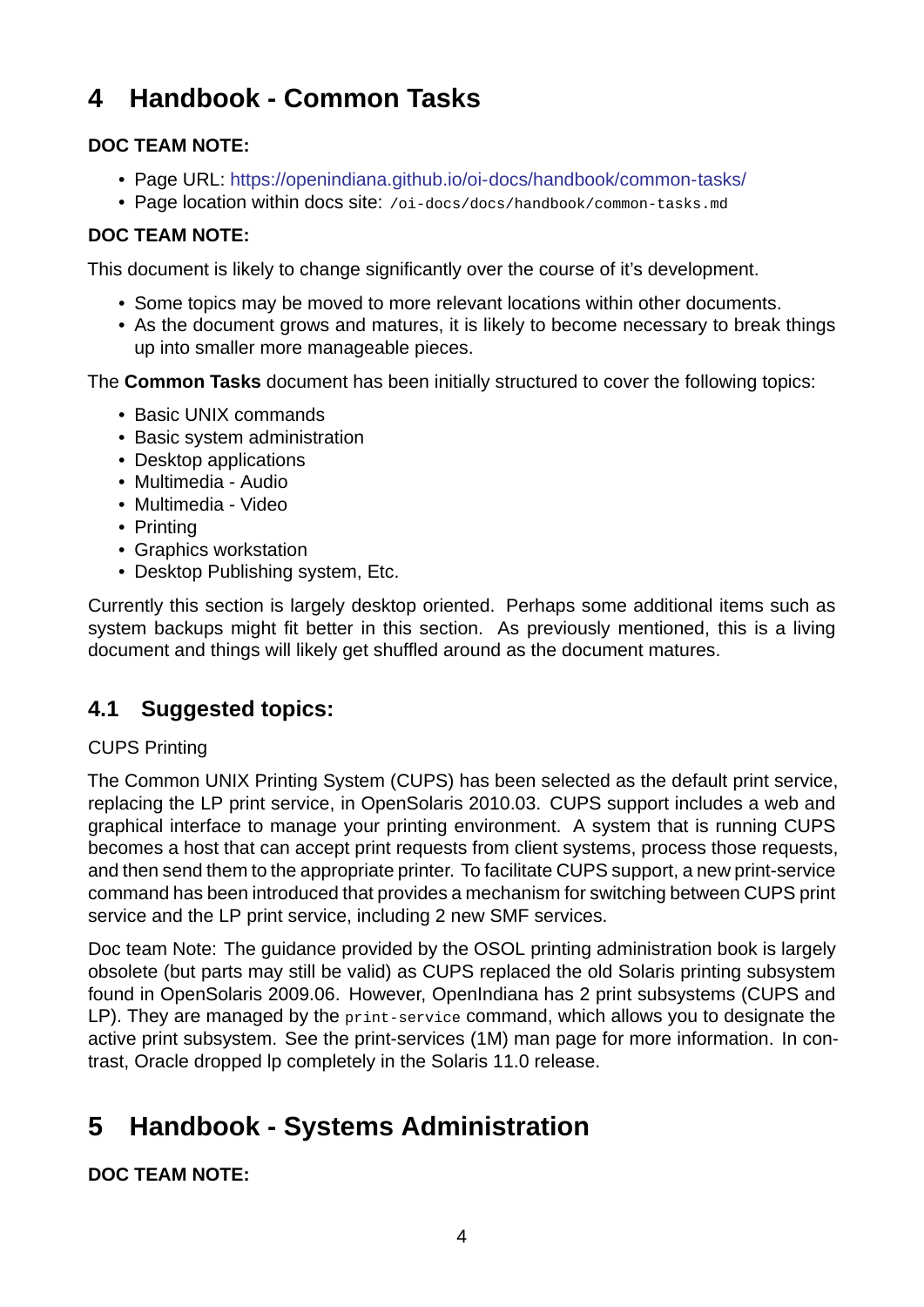- Page URL: https://openindiana.github.io/oi-docs/handbook/systems-administration/
- Page location within docs site: /oi-docs/docs/handbook/systems-administration.md

#### **DOC TEAM NOTE:**

This document is [likely to change significantly over the course of it's development.](https://openindiana.github.io/oi-docs/handbook/systems-administration/)

- Some topics may be moved to more relevant locations within other documents.
- As the document grows and matures, it is likely to become necessary to break things up into smaller more manageable pieces.

The **systems administration** document has been initially structured to cover the following topics:

- Configuration and tuning
	- **–** Configuring a UPS
	- **–** Fault Management (FMA)
	- **–** Service Management (SMF)
	- **–** Systems logging and monitoring
- Illumos boot process
- Security
	- **–** Role Based Access Control (RBAC)
- Zones
- Storage
	- **–** Mounting file systems
	- **–** NTFS support 3rd party
	- **–** Configuring OpenIndiana as an ISCSI Target Server (COMSTAR)
	- **–** System backups
	- **–** ZFS
- Virtualization
- Localization
- Dtrace
- Configuring Networking
	- **–** NWAM
- Clustering

### **5.1 Suggested topics:**

Have a look at the following resources for ideas and inspiration for writing new content:

<span id="page-4-0"></span>Systems Admin Guides

- Linux to Solaris Administrators Guide PDF
- OPENSOLARIS NETWORK ADMINISTRATION For Administrators Familiar with Linux  $-$  PDF

SMF

- [smf\(5\) Frequently Asked Questions](https://web.archive.org/web/20090806172933/http://www.opensolaris.com/use/network_administration.pdf)
- another SMF FAQ
- OpenSolaris SMF Community

WIFI/[NDIS](https://web.archive.org/web/20090603223153/http://opensolaris.org/os/community/smf/faq)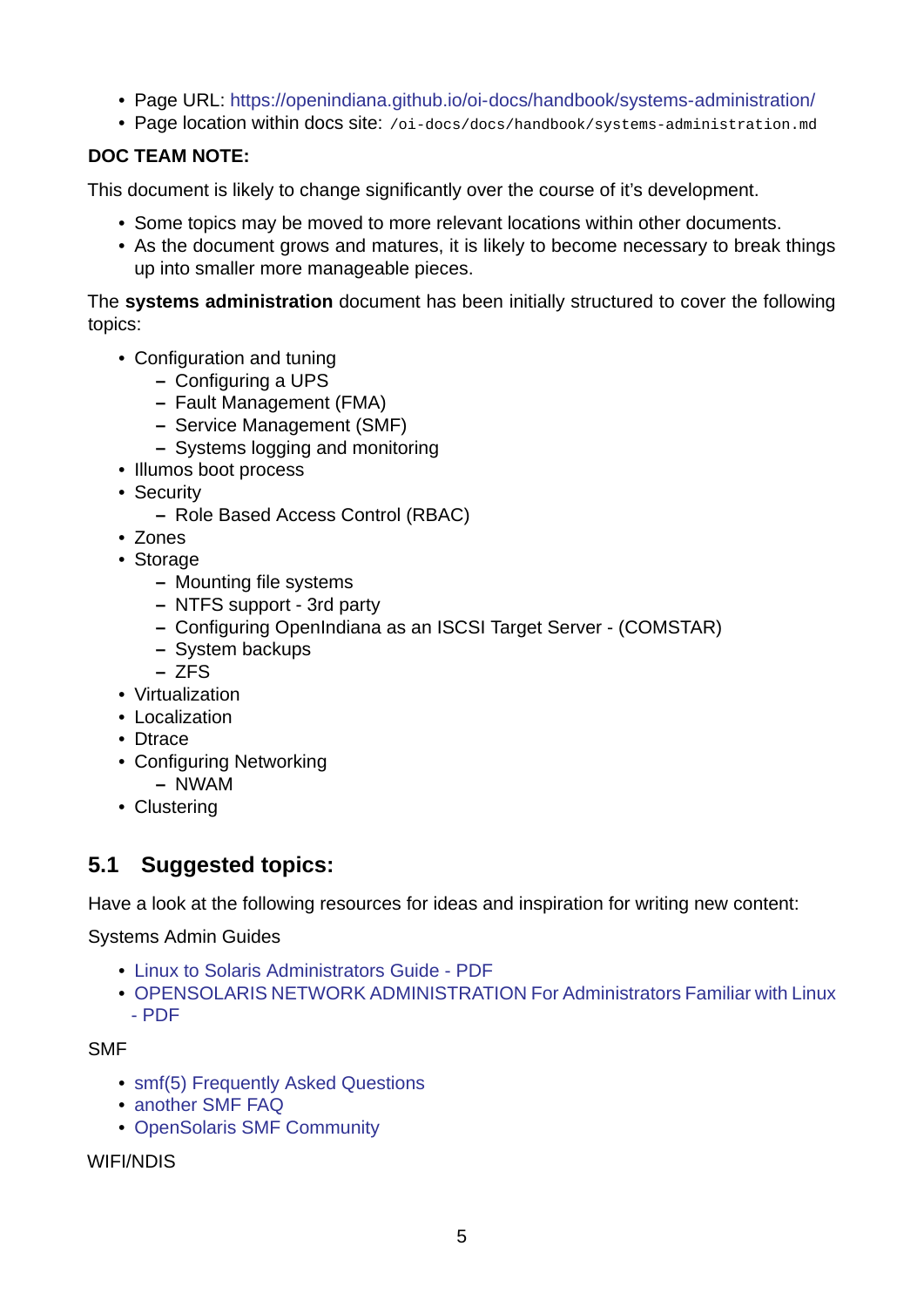- Solaris NDIS Wrapper Toolkit
- Solaris Wireless FAQ

#### Zones

- [OpenSolaris Zones C](https://web.archive.org/web/20100915214450/http://hub.opensolaris.org/bin/view/Community+Group+laptop/Solaris-wireless-faq)[ommuni](https://web.archive.org/web/20100818053307/http://hub.opensolaris.org/bin/view/Community+Group+laptop/ndis)ty
- Zones and Containers FAQ
- Solaris Containers How To Guide

#### ZFS

- [OpenSolaris ZFS Community](https://web.archive.org/web/20090228064414/http://www.sun.com/software/solaris/howtoguides/containersLowRes.jsp)
- ZFS Frequently Asked Questions (FAQ)
- ZFS Resources

#### ABI s[upport](https://web.archive.org/web/20091023025359/http://opensolaris.org/os/community/zfs/)

- [Write about the](https://web.archive.org/web/20100830060952/http://hub.opensolaris.org/bin/view/Community+Group+zfs/links) [change from Sun Studio](https://web.archive.org/web/20100904084608/http://hub.opensolaris.org/bin/view/Community+Group+zfs/faq) to GCC its implications for ABI from previous Solaris releases/OpenSolaris, etc.
	- **–** For more details, see: http://openindiana.org/pipermail/oi-dev/2014-December/0 03496.html
	- **–** We might also want to talk about what other effects (if any) have/will result from the move to OI-Userla[nd](http://openindiana.org/pipermail/oi-dev/2014-December/003496.html)

Write abo[ut Virtualizat](http://openindiana.org/pipermail/oi-dev/2014-December/003496.html)ion

• add a page about running OI as a virtual guest in Virtualbox, VMware, KVM, talk about which provides the best hardware support, guest tools compatibility, other caveats, etc.

# **6 Handbook Network Communications**

#### <span id="page-5-0"></span>**DOC TEAM NOTE:**

- Page URL: https://openindiana.github.io/oi-docs/handbook/network-communications/
- Page location within docs site: /oi-docs/docs/handbook/network-communications.md

#### **DOC TEAM NOTE:**

This document is [likely to change significantly over the course of it's development.](https://openindiana.github.io/oi-docs/handbook/network-communications/)

- Some topics may be moved to more relevant locations within other documents.
- As the document grows and matures, it is likely to become necessary to break things up into smaller more manageable pieces.

The **network communications** document has been initially structured to cover the following network related topics:

- PPP
- PPPoE
- Email servers
- WWW servers
- Firewalls
- Advanced networking
- Crossbow
- Using OpenIndiana as a NAS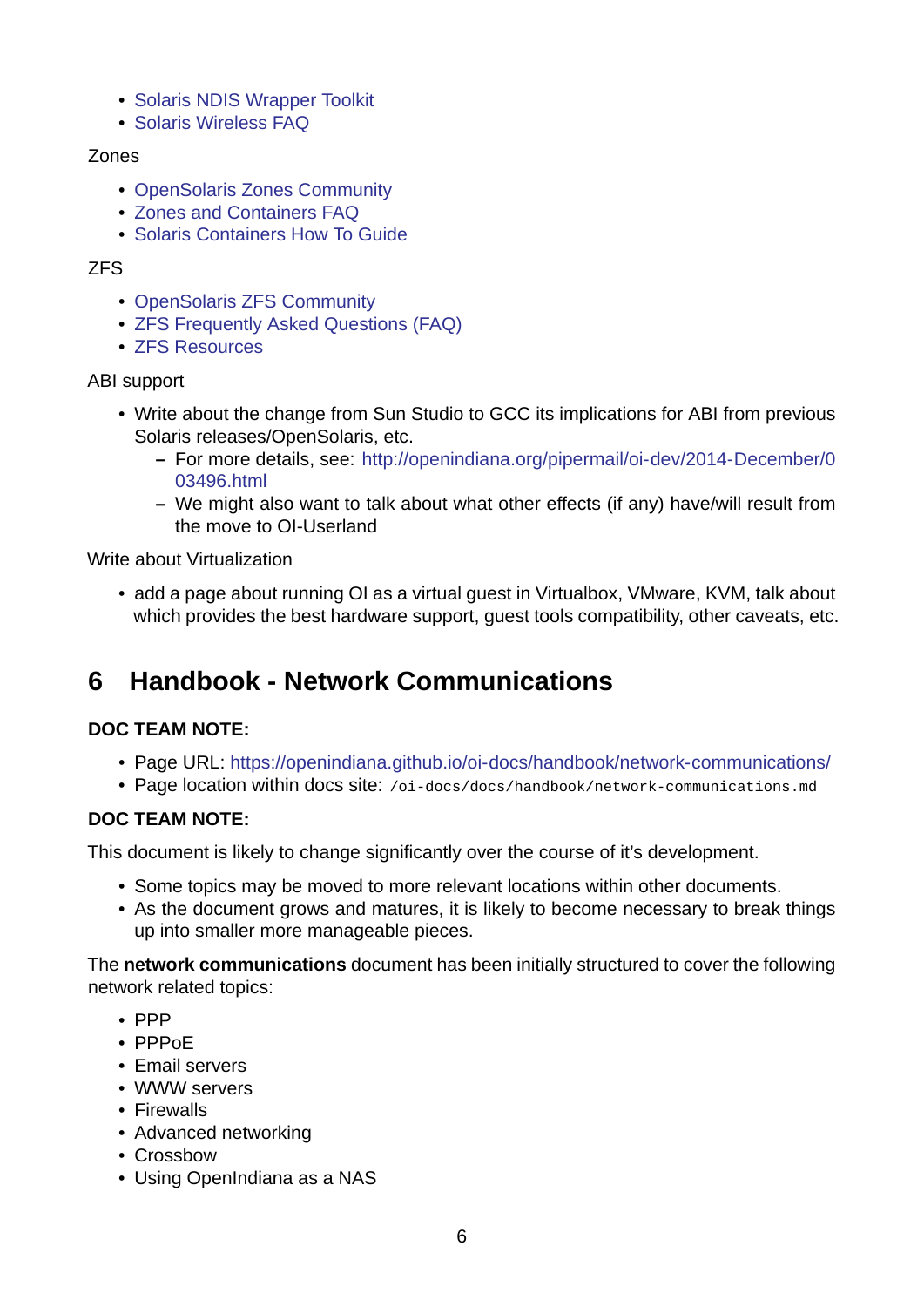- **–** CIFS
- **–** SAMBA
- **–** NFS
- NIS
- LDAP
- DHCP
- FTP
- DNS
- NTP
- INETD

### **6.1 Suggested topics:**

Have a look at the following resources for ideas and inspiration for writing new content:

<span id="page-6-0"></span>Comstar

• COMSTAR info

#### Crossbow

• [Crossbow info](http://web.archive.org/web/20090514083449/http://wikis.sun.com/display/OpenSolarisInfo/COMSTAR+Administration)

CIFS

- [HOW to INSTA](https://web.archive.org/web/20090719072357/http://www.opensolaris.org/os/project/crossbow)LL and SHARE a File System to CIFS Clients
- OpenSolaris CIFS Service

#### NFS

- [Basic NFS Configuration](https://web.archive.org/web/20100818225731/http://wiki.genunix.org/wiki/index.php/OpenSolaris_CIFS_Service)
- The Management of NFS Performance With Solaris ZFS

#### IPFilter

- [ipfilter info](https://web.archive.org/web/20090803174610/http://developers.sun.com/solaris/articles/nfs_zfs.html)
- IP Filter FAQ

#### Rsync

• [Rsync on sol](https://www.phildev.net/ipf/)aris Howto

Installing OI onto an ISCSI exposed SCSI target

A go[od tutorial might be to wr](https://web.archive.org/web/20100809145914/http://wiki.genunix.org/wiki/index.php/Rsync_on_Solaris_HOWTO)ite about installing OpenIndiana Hipster on an ISCSI target.

[14:50:02] <alp> does someone have some links on "installing OI on ISCSI" ? [14:57:40] <tsoome> alp get to illumos wiki, open projects loader -> ideas, from  $\leftrightarrow$  there you get link for jeffpc iscsi experiment [14:57:46] <tsoome> I did use it to play with ipxe+iscsi+loader

Also can look at Oracle docs for reference: https://docs.oracle.com/cd/E26502\_01/html/E29 008/iscsi-1.html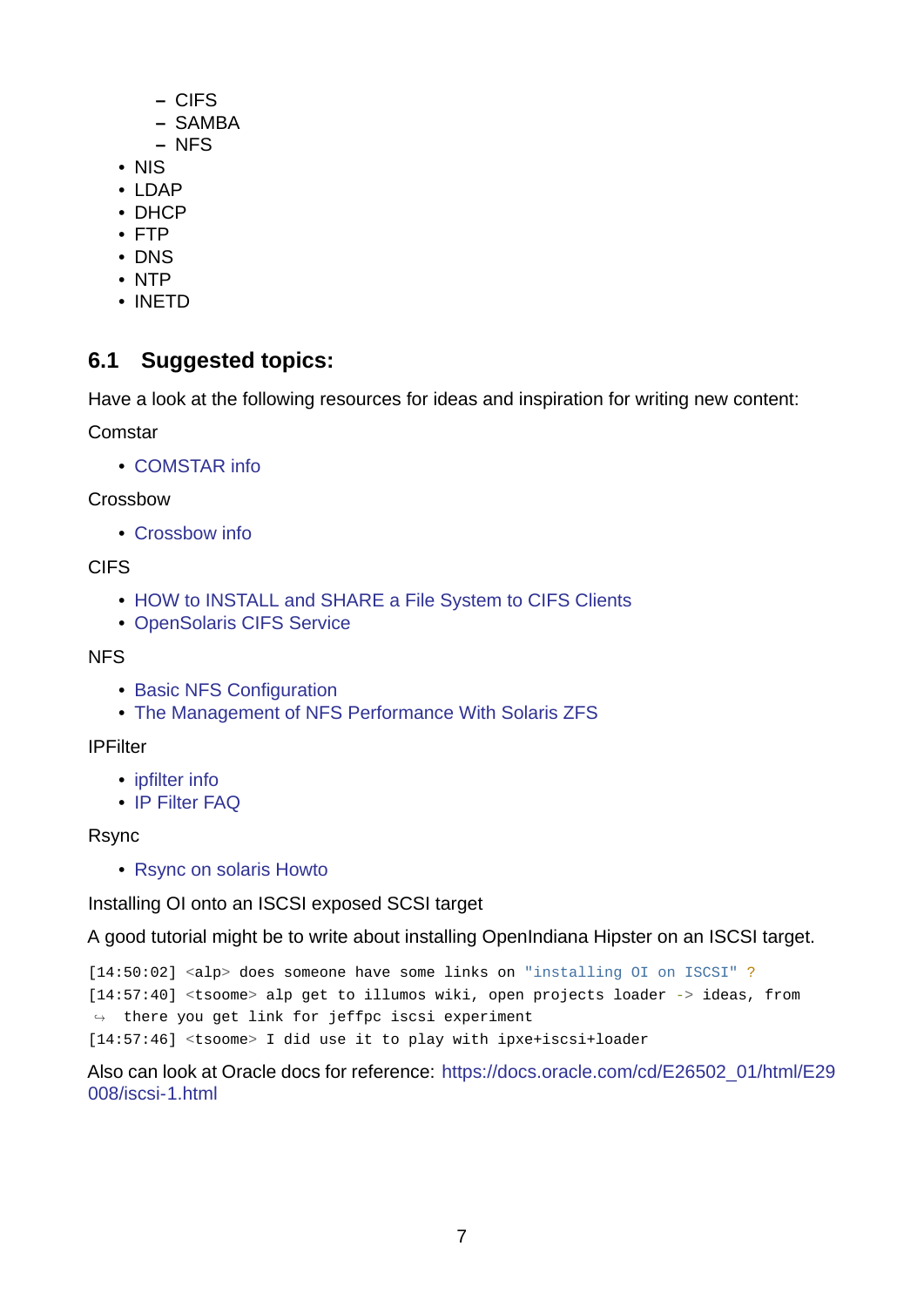# **7 Handbook Appendix**

#### **DOC TEAM NOTE:**

- <span id="page-7-0"></span>• Page URL: https://openindiana.github.io/oi-docs/handbook/appendix/
- Page location within docs site: /oi-docs/docs/handbook/appendix.md

#### **DOC TEAM NOTE:**

This document is [likely to change significantly over the course of it's develo](https://openindiana.github.io/oi-docs/handbook/appendix/)pment.

- Some topics may be moved to more relevant locations within other documents.
- As the document grows and matures, it is likely to become necessary to break things up into smaller more manageable pieces.

The **appendix** document has been initially structured to cover the following topics:

- Finding help and support
- Developing with OpenIndiana
- Software Development Testing

This document might also be a good place to put the following topics:

- Basic UNIX commands
- Contrast and comparison tables (e.g. Unix versus Linux, etc.)
- Feature comparison tables

### **7.1 Suggested topics:**

- <span id="page-7-1"></span>• Write a table where *included* features of OpenIndiana are compared to *licensed* features found in commercial software.
	- **–** For example: QemuKVM | HyperV, Esxi, etc. , Zones | Docker, etc.
- Need to look at the legal aspects of mentioning trademarked names within documentation (to help keep openindiana out of trouble).
- Add a blurb about switching to hipster. See link
- Link in download URL's for ISO's, etc.: See release notes
- Write a table providing a matrix comparing commands between BSD/Linux/OpenIndiana.
	- **–** This could also be something for the h[andb](http://wiki.openindiana.org/oi/Hipster#Hipster-switching)ook.
	- **–** Place it wherever it looks best.
- See this page for some inspiration.
- Also look at old OpenSolaris website (via the wayback machine) for additional ideas, suggestions, etc.

Write som[e compari](https://web.archive.org/web/20200807095415/https://wiki-bsse.ethz.ch/display/ITDOC/Major+difference+between+Linux+and+Solaris)son tables

- Provide some contrast/comparisons between OI and other illumos distros.
- Provide some contrast/comparisons between OI and other BSD distros (PCBSD in relation to freebsd, etc.)
- Provide some contrast/comparisons between OI and Linux, etc. (Linux kernel and GNU userland, illumos kernel and GNU userland, etc.)
	- **–** For an example, see: this page
- Command comparison tables e.g. if such and such command does something on Linux, Windows, BSD, etc., use such and such command to do same thing on OI.
	- **–** For some inspiration, [see the ta](https://web.archive.org/web/20090904201802/http://wikis.sun.com/display/SolarisDeveloper/Migrating+from+Linux+to+Solaris+or+OpenSolaris)bles found on the SmartOS Wiki.